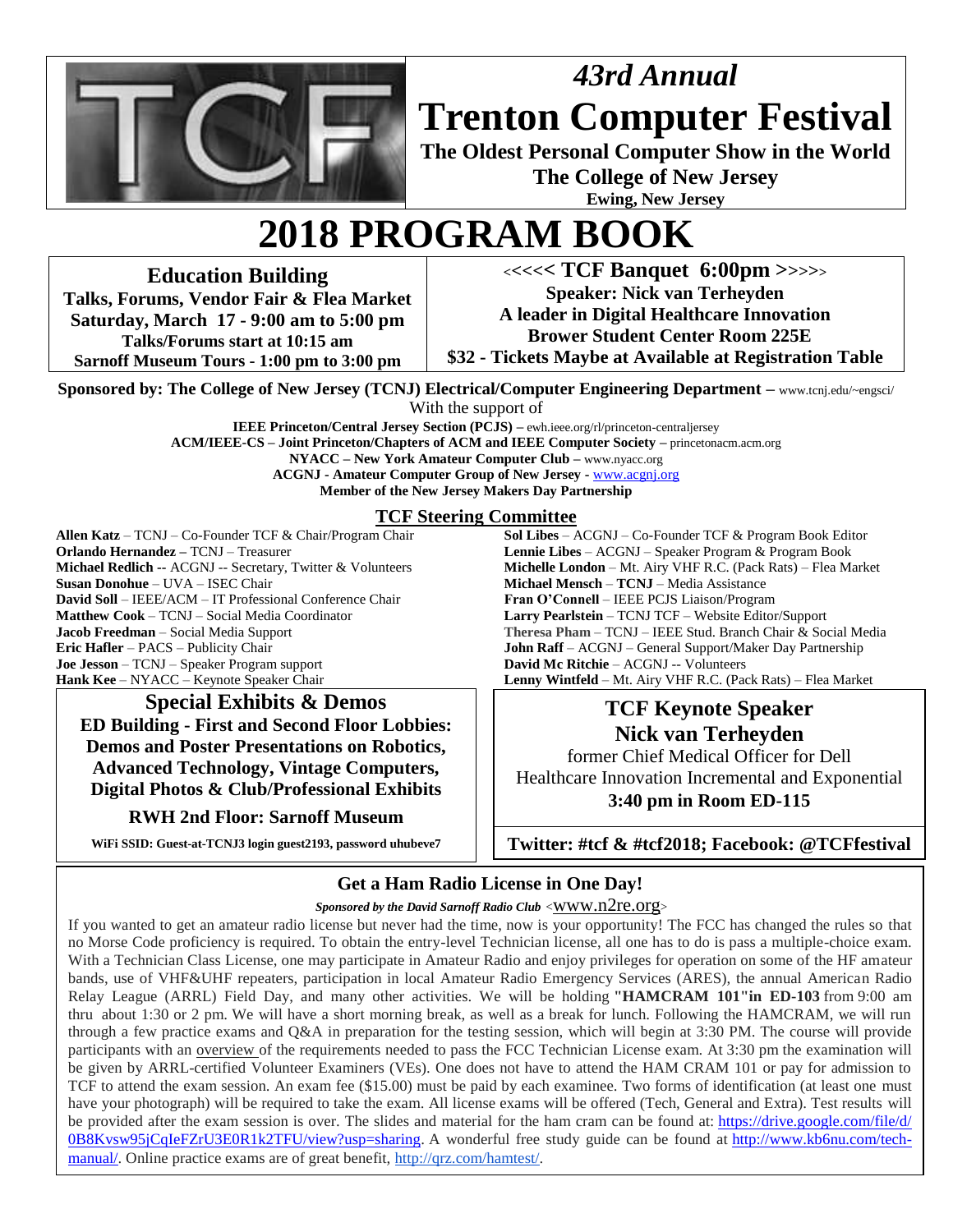# **\*\*\*\*\*\*\* 10:15 am to 11:10 am \*\*\*\*\*\*\*\***

**ED-115: Future of Medical Device Development, Bill Acevedo, MedLogiq.**

**Abstract:** In this presentation we will discuss the future of medical device development and how it's being driven by a technological evolution taking place across the healthcare industry. Significant changes in the way devices are developed, approved, manufactured and monitored are taking place. Fortunately, these changes are not unique; in fact many have already taken place in other industries decades ago. These provide a great deal of experience and value from the development they've done and the lessons learned.

**Bio:** Bill Acevedo is the Chief Executive Officer for MedLogiq, a company specializing in procuring advanced technologies from other industries to adapting them to improve healthcare. His primary responsibilities are conducting needs assessments with regulators and industry leaders and identifying existing systems and technologies that effectively resolve their issues with reliable, scalable solutions. This strategy provides tremendous time-tomarket and cost savings advantages while simultaneously improving the delivery of care.

#### **ED-211: mTrigger: Biofeed-Back to the Future, Amy Lalime, mTrigger, LLC.**

Abstract: "Why hasn't someone done this already?" Often, the answer is that they have. But innovators adapt; innovators modernize; innovators try again. Three years ago, a renowned physical therapist asked himself this very question about creating a mobile platform for exercise-based biofeedback. Today, the mTrigger Biofeedback System is selling to physical therapy and athletic training clinics nationwide. Hear the story of mTrigger's beginning, road to commercialization, and plans for future development in this talk about turning an idea into a tangible rehabilitation solution.

**Bio:** Amy Lalime graduated from University of Delaware in 2015 with an Honors BS in Marketing and minors in cognitive science, psychology, and advertising. She first began working as the business lead on the mTrigger team during her senior year, and upon graduating was offered the opportunity to run the day-to-day activities of mTrigger, LLC. She accepted a full time position as Product & Marketing Manager and oversaw the commercialization and launch of the mTrigger Biofeedback System over the past 3 years. Today, she continues to work closely with mTrigger's co-founders and development partners to guide the business forward. Amy recently moved to Philadelphia and loves to explore the city's many experiences as well as hike with her dog, attend yoga classes, and cook.

# **ED-209: Wordpress Bootcamp. Louis Judice, The Round Mountain Group.**

**Abstract: :** Learn the beginning to end steps to create a blog or website using Wordpress - the Internet's #1 publishing platform. Learn about hosting options, themes and plug-ins. Bring a laptop and follow along and build a website from scratch. Learn to avoid common pitfalls and maintain good security practices. Whether you are building a blog - or just assigned to support your company's Wordpress site, you will find this workshop worthwhile!

**Bio:** Louis Judice (Founder, The Round Mountain Group; and formerly with HP, DEC and RCA Labs). Louis has built hundreds of Wordpress sites and his company currently manages the web presence for dozens of clients in industry and government.

#### **ED-208: Advanced Medical Sensor Intellectual Property (IP) Research and Discovery, Joseph Jesson, RFSigint and TCNJ.**

Abstract: Joe Jesson will present research techniques on searching and classifying the latest inventions and prior-art of specific medical sensor technology. He will demonstrate how patents can be displayed as a visual landscape with the IEEE's new and remarkable innovative search and classification tool, InnovationQ Plus, and how to access world-wide patent databases with IEEE Xplore (the IEEE's massive online technical databases). Joe will demonstrate how both large and small firms can investigate noninvasive wireless sensor technology. He will use Cortisol (an indicator of stress) as an example of how life-style changes can modulate its level in our system; and then search Cortisol sensor technology to discover the latest developments! **Bio:** Joseph Jesson has more than 25 years working with embedded wireless systems, Telemetry, Telematics, M2M, and the Internet of things (IoT). Joe is currently CEO of RFSigint, a wireless and IoT patent subject matter expert, and has held the Chief Technology Officer (CTO) position at General Electric, where he was awarded the GE Edison Award in 2007, Able Devices, and Assurenet Inc. He has also had IT Architecture positions at Amoco and BP, and staff engineering positions at Motorola and The University of Chicago. Joe has a MS degree from DePaul University and is currently working on his PhD at NJCU. He is also the Chair of the PCJS IEEE Life Group.

## **ED-207: Research and Development on Artificial Intelligence for Engineering and General Intelligence, Adam Schwartz, Consultant.**

**Abstract:** Adam Schwartz will talk about his R&D on a high functioning AI that is not a trade secret: from its capabilities, to how it will be used in the future, to the milestones before launch and how it can be used. Learn the difference between high functioning AI and the loosely defined term that's used today. It also covers issues with properties of problem solving systems from the top down and how going the other way can create inefficiencies and confusion. Learn why differences in the type and class of AI are *big deals* for their meaning. While he cannot go into proprietary details, he will discuss some of the technical details and others in a highly accessible general interest way.

**Bio:** Adam Schwartz is actively involved in AI research. He has a BA from Lehigh University in Science Technology & Society and an MS in Computer Science from Montclair State University.

#### **ED-206: Getting Started With PCs, Pads and Tablets, Including the Internet and Digital Photography, Herman Hinitz, H. Hinitz Photography.**

Abstract: This session is designed for the beginners, people who would like to use a personal computer, pad or tablet, smartphone, digital camera, notebook, etc., for word processing, electronic spreadsheets, graphics, Internet portals (browsers), databases, antivirus programs, firewall programs, digital photography, etc., but are unsure of how or where to begin. Appropriate examples will be used with applications such as MS Office. Also, after this session, see the Fine Art Digital Photography Display in the building lobby area for correlated information and examples.

**Bio:** Herman Hinitz has used diversified software and hardware in research, consulting, publications, and digital photography. Some of his work has been included in commercially available books, professional publications, fine art collections, photography exhibitions, Internet sites, and gift shops. He is a long time TCF supporter.

#### **ED-113: Agricultural Robotics – An Overview and Case Study of a Unmanned Robotic Coconut Tree Climber and Harvester. Rajesh Kannan Megalingam, Amrita Vishwa Vidyapeetham University.**

Abstract: Machines are used in agriculture to carry out tasks such as sowing, weeding, harvesting and spraying. Robotics are now being used for the automation agricultural tasks. Coconut production is one of these applications. Coconut palm growers are struggling with an acute shortage of human tree climbers. In this talk the problems associated with this shortage are analyzed. The details of various mechanical models and how robotics could be a solution are discussed. A case study of a novel unmanned robotic coconut tree climber built at HuT Labs is presented, which includes an introduction to agricultural robotics, associated problems with coconut tree climbing and existing solutions. **Bio:** Rajesh Kannan Megalingam is an electronics engineer, leading research on humanitarian technologies with special emphasis on Robotics at HuT (Humanitarian Technology) Labs, and a Prof. of ECE at Amrita Vishwa Vidyapeetham University, where he completed his MS and PhD in 2010 and 2015 respectively. His undergraduate Engineering degree is from Anna University in 1997. His research areas include Embedded Systems, Robotics, Semiconductors, and Healthcare; and focus on autonomous robots, vertical climbing robots and robots for rehabilitation. He has seven and half years of industry experience as a VLSI Design and Verification Engineer, and more than 11 years of research experience. He worked for STMicro Electronics and Insilicon. He has published more than 80 papers, several book chapters, and has four patents. His awards include the two for Excellences from Amrita University and the Outstanding Branch Counselor Award from the both the IEEE worldwide and Kerala section.

# **ED-110: Introduction to HTML5, David Soll, Omicron Consulting, LLC.**

**Abstract:** David Soll will discuss HTML5 and CSS 3 as well as Javascript (along with jquery and NodeJS) as they are the key components to the responsive styles being employed to provide readability on multiple device types. His talk is NOT going to be on how to use it or anything too technically deep. Instead, it's going to be an introduction to what it is and why it's important.

**Bio:** David Soll is the CTO and President of Omicron Development, LLC. He is responsible for the overall technical direction and technology solution set provided by Omicron. David received a BS in Electrical Engineering from Drexel University and has been working in Information Technology for over 25 years, more than 20 of them with Omicron. He is currently the Chair of the Princeton Central Jersey chapter of the IEEE Computer Society and is a senior member of the IEEE. David is also the past Chairman and current board member of the Princeton chapter of the ACM and a senior member of the ACM.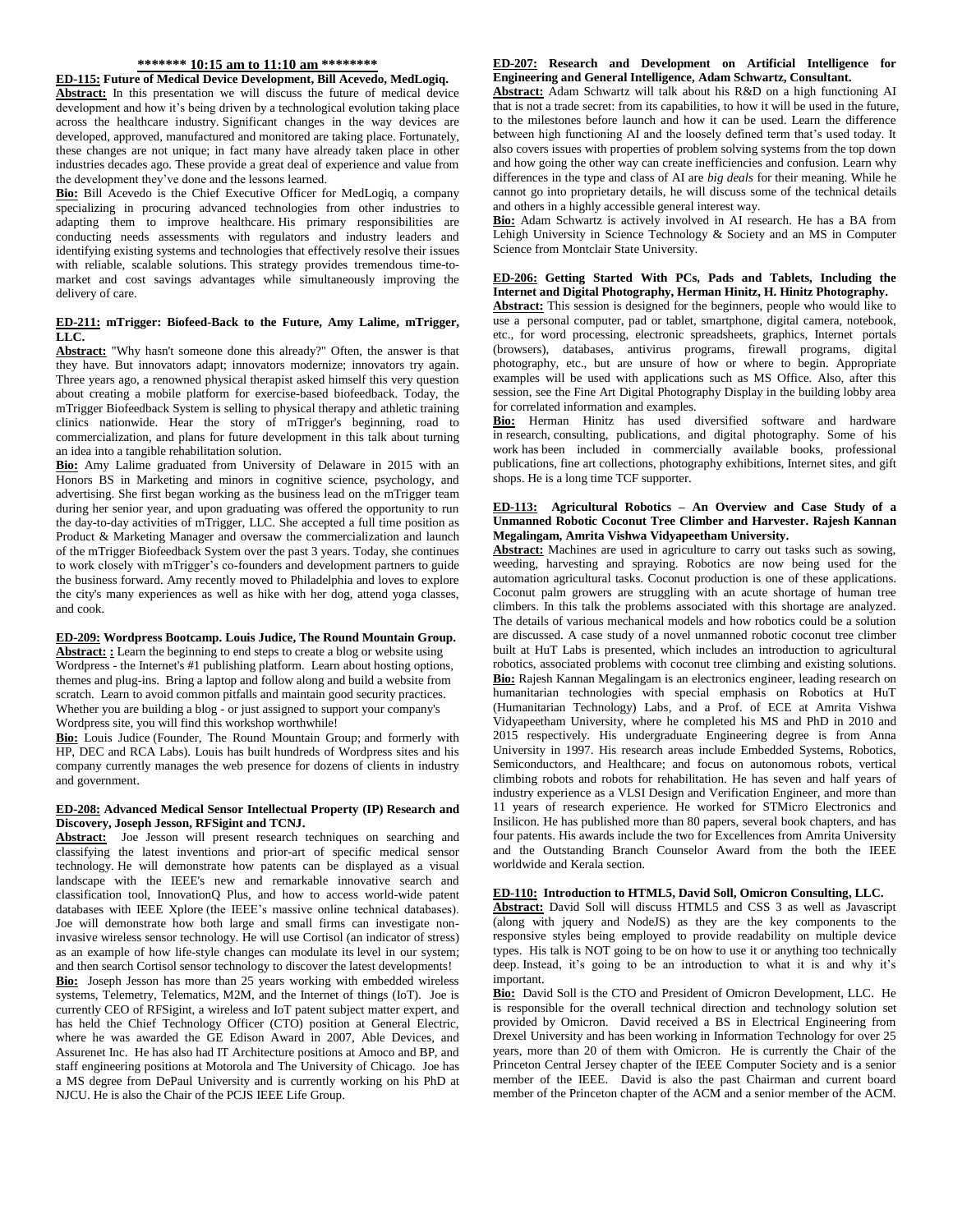David has a long history of innovation working with Microsoft. He has worked with virtually every version of operating system that Microsoft has produced and has given many presentations on them. He received a prestigious IEEE Region 1 Award from technical contributions to information technology. He also is the founder and current chairman of the IEEE/ACM Information Technology Professional Conference held in conjunction with TCF.

# **ED-109: Quantum Computing with the Q# Programming Language, Barry**

**Abstract:** This Quantum Computing talk is meant to be for people with only a bit of programming background.

**Bio:** Barry Burd is a professor of Mathematics and Computer Science at Drew University in Madison, NJ. He is the author of several articles and books, including *Java For Dummies*, *Android Application Development All-in-One For Dummies*, and *Java Programming for Android Developers For Dummies*, all from Wiley Publishing. He received an M.S. degree in Computer Science at Rutgers University and a Ph.D. in Mathematics at the University of Illinois.

#### **ED-107: Hands on Arduino Workshop for beginners, Katalin Frolio, Linearizer Technology.**

Abstract: The main goal of the workshop is to introduce participants to electronic devices and basic circuit theory. The Arduino is an affordable, flexible, open source microcontroller platform using a simplified C programming language, and it is designed to make it easy for hobbyists to create homemade projects. Participants are expected to bring a PC, and in order to save some time, they are also encouraged to download the Arduino software ahead of time. Step by step instruction can be found at the website: https://www.arduino. cc/en/Main/Software. Things to Bring: A laptop computer with a USB port. Background Required: Basic algebra for solving simple equations. Intended Audience: Anybody who is interested in electronics is welcomed.

**Bio:** Katalin Frolio graduated with a BS in Electrical Engineering from TCNJ and currently works as an Electrical Engineer at Linearizer Technology, Inc. She is the chair of the IEEE Young Professionals Princeton/Central Jersey Section. She is also a graduate Electrical Engineering student concentrating in High Frequency Systems at Villanova University.

# **ED-105: Introduction to Object-Oriented Programming and Design Principles, Michael Redlich, ACGNJ**.

**Abstract:** Object-Oriented Programming (OOP) is a programming paradigm that models real-world objects. The most well-known and widely-used OOP languages are C++ and Java, but some languages, such as Simula-67, were around much earlier. The advantages of OOP over structured programming include modularity and code re-use. As OOP has evolved over the years, things like design patterns and design principles have guided developers to write applications that are more adaptable to modification. This seminar will introduce OOP, its basic attributes (encapsulation, abstraction, inheritance, and polymorphism), the class mechanism, and some design principles that have led to the development of design patterns. Example Java source code will be reviewed to demonstrate the features of OOP and design principles. **Bio:** Michael Redlich is a Senior Research Technician at ExxonMobil Research and Engineering in Clinton, NJ, and a Java Queue news editor at InfoQ (views are his own). He has been a member of ACGNJ since 1996, currently serves on the Board of Directors as President, and has been facilitating the ACGNJ Java Users Group since 2001.

#### **ED-204: Lockpick Village, TOOOL NJ.**

**Abstract:** This workshop discusses how to pick locks and is repeated at approximately half hour intervals.

**Bio:** The mission of the Open Organization Of Lockpickers is to advance the general public knowledge about locks and lockpicking. By examining locks, safes, and other such hardware and by publicly discussing our findings, we hope to strip away the mystery with which so many of these products are imbued. The more that people know about lock technology, the better they are capable of understanding how and where certain weaknesses are present. This makes them well-equipped to participate in *sportpicking* endeavors and also helps them simply be better consumers in the marketplace, making decisions based on sound fact and research.

# **\*\*\*\*\*\*\*\*\*11:20 am to 12:15 pm\*\*\*\*\*\*\*\*\***

#### **ED-115: Medical Tricorders - Taking Science Fiction into Reality, George Harris, Basil Leaf Technologies.**

**Abstract:** What if we could make a real Tricorder™, like the one Dr. McCoy had in Star Trek™? How would this impact individuals' lives and the world? Do

we have the capabilities to achieve this goal 250 years earlier than when Gene Rodenberry predicted? XPRIZE and the Qualcomm Foundation dared to ask this question and after 4 years of work, Final Frontier Medical Devices from Basil Leaf Technologies was able to bring its vision into reality. This talk will discuss our Tricorder™ and what to expect in the near future.

**Burd, Drew University.** The same of the stations for Android Phones and Tablets and Tablets and Obtaining FDA **Bio:** George Harris, is the cofounder of Basil Leaf Technologies. He is the lead programmer/developer of the medical sensors for Basil Leaf Technologies XPRIZE winning Tricorder. George was critical in building the Tricorder and is approval.

#### **ED-211: Developing an IoT Strategy for your Company - Where to Start? Ziaul Mannan, Yale New Haven Health System (YNHHS).**

**Abstract:** Are you ready to build a vibrant IoT strategy for your company? In this session we'll cover some tips and tricks, to make sure you really get this right. Clearly the Internet has undergone an enormous transformation, from being technology driven to being market and opportunity driven. So the decoupling of underlying connectivity technologies from the wonderful applications able to run on top of it have been a painful but really instrumental shift in unlocking what is now often referred as the digital or the third and fourth industrial revolution. Indeed, what is urgently needed here is this transformation. Starting a comprehensive IoT strategy for your company could be a great start!

**Bio:** Ziaul H. Mannan is currently the Database Architect for YNHHS, based in New Haven CT. As a database specialist with over 20 years of experience, Zia enjoys designing and architecting systems in fast paced 24x7 environments. As database architect he oversaw development of critical clinical systems at Yale School of Medicine, YNHHS and Yale Medical. He continues to be involved in projects centered around clinical innovation and breakthroughs. Clearly with emersion of big data, lot of his projects these days are around IoT, data analytics, data warehousing and data interchange. Zia got involved in charity work early in his life through Leo Clubs. Zia is a dedicated activist for child rights and sight around the globe. He is actively involved in charities that aim to provide quality education and healthcare to underprivileged children. Being an avid fan of science, he sits on the board for a foundation in Connecticut that promotes the study of STEM among high school students. He is the fair director for the second largest STEM fair in CT. Zia is a frequent speaker in technical and notfor-profit forums, and guest lecturer at area universities.

#### **ED-209: Workshop on Wordpress, Continued**

#### **ED-208: Self-Publishing Your Book in the Digital Age, Scott Marshall, author.**

Abstract: From concept to manuscript to book manufacture to marketing and distribution -- how to make the book you've dreamt into a reality without having to deal with a publisher. Self-publishing is easier and less costly than ever thanks to digital word processing and typesetting applications, web-based selfpublishing services, print preparation tools, printing and distribution services. I'll share with you all the steps and online experiences in the process with my recent self-published book, "Love, Explained" as an example. Topics covered include the elements and parameters of a book, metadata in submission to webbased printers and distributors, copyright and ISBN, how "print on demand" (POD) works to eliminate the inventory and warehousing pitfalls of massprinted books, and getting your book on Amazon and in libraries and bookstores. **Bio:** Scott Marshall is a retired software engineer and video game designer on his third act in life cracking difficult historical, psychological, and philosophical puzzles and publishing his findings. His past talks at the Trenton Computer Festival included widescreen movie history, the art and history of the theremin, selling on ebay, and an assessment of the history and possible future for intelligent and conscious computing machines.

# **ED-207**: **The Theremin and Technological Joy, Kip Rosser, artist.**

**Abstract: Abstract:** The theremin was one of the very first creations of the dawn of the technological age at the beginning of the 20th century. As such, it presaged the coming of all subsequent electronic instruments as well as working on principles of physics that resulted in the creation of all manner of marvels, from automatic opening doors to what was arguably the most notorious spying device ever invented: the first passive surveillance bug, invented by Leon Theremin himself. The unstoppable rising tide of technology permeates every aspect of our lives from recreational to military/industrial to medical and more. Through musical demonstration as well as stories that cover history, physics, and the neurological components of emotions such as joy and wonder, this talk humorously (and sometimes, cautiously) examines our human fascination with creating, innovating and possessing technological gadgetry.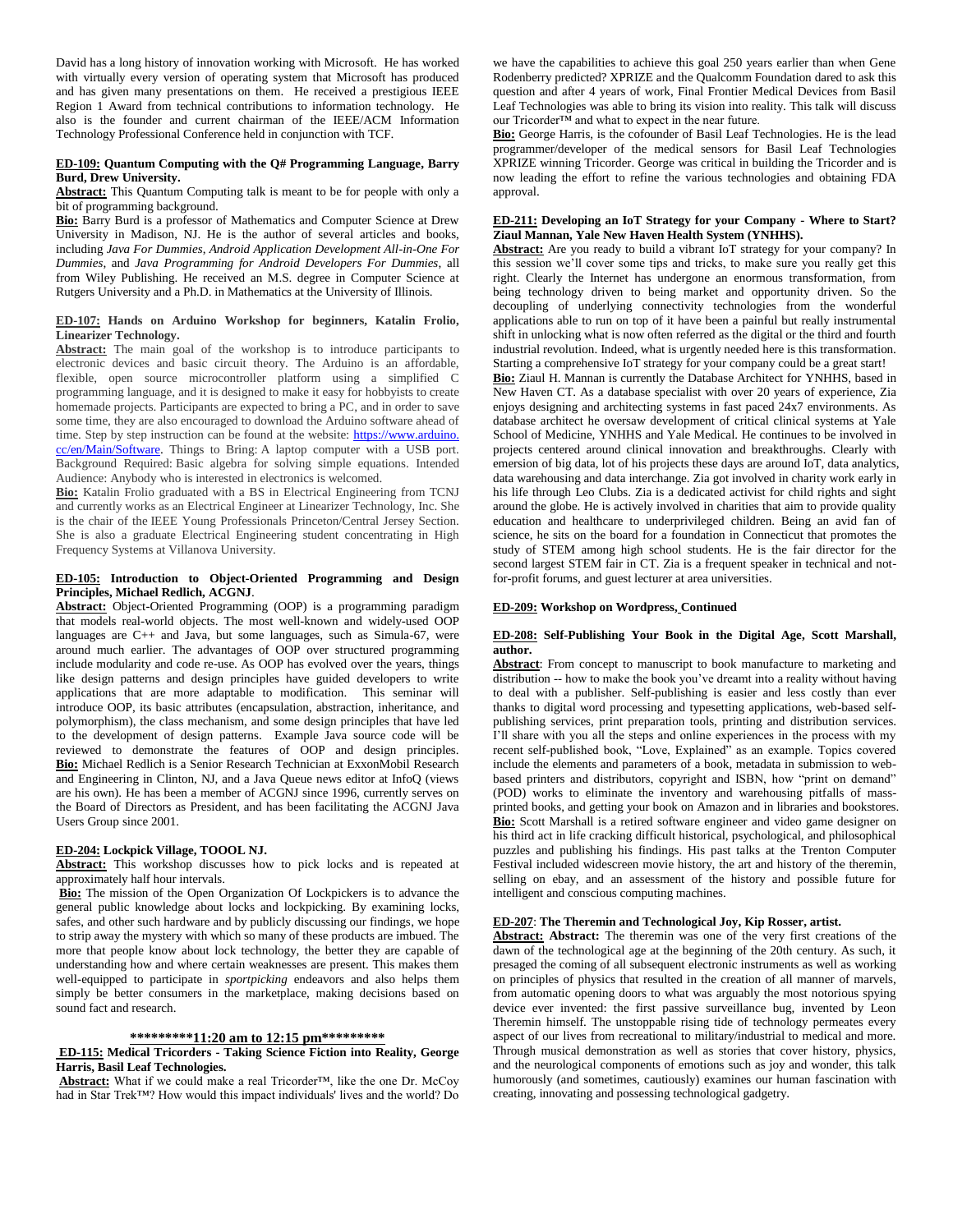**Bio:** Kip Rosser's solo performances, staged productions, award-winning compositions have earned him a reputation as one of the most accomplished thereminists in the world. In 1996, Kip crossed paths with the grandfather of electronic instruments. He purchased a kit and built his first Theremin. Rosser typically moves beyond a standard recital format, making for a unique event that combines music (ranging from classical to jazz to popular) with humor, stories, performance art, animation and video, continually pushing the boundaries of what the theremin can play and do. His full-length production, *Unholy Secrets of the Theremin* in 2003 received overwhelming critical acclaim. Gradually, he began to find ways to be of service by reaching out to people with a new type of life-and-music-affirming message. In 2006, after creating full courseware for using the theremin in a therapeutic environment, Rosser was chosen by Moog Music, Inc. to represent their theremins at the annual convention for the American Music Therapy Association. In 2007, he became a member of Music Under NY and continues to bring theremin music to the public in the NYC subway. In 2009, he was accepted on the artist roster of Musicopia, an organization that sends teaching artists throughout the Philadelphia area school system. Rosser brings his grade-appropriate music programs and workshops to students of all ages. In addition, for the past three years, he collects and delivers donated free musical instruments that are given to children as part of *Musicopia's Gift of Music* program. Rosser also created *The Complete Theremin*, the most comprehensive courseware currently available for theremin instruction, free of charge online a[t www.kiprosser.com.](http://www.kiprosser.com/) Recently, he composed and recorded theremin tracks for new works by Sebastian Yumatle of Argentina and Jassem Darkvain of Kuwait. His original music was used for Sabina Ptasnik's short film, *Gravity*. In 2014 he provided the theremin tracks by composer Dane Walker for the Toddy Burton film, *Scientists in the Woods*. In 2016, he composed the original theremin soundtrack for Jason Allen's feature film, An Idle Mind is the Devil's Playground. Rosser's latest CD of original ambient compositions for theremin, *Lessons from Vinegar Mother*, was released in 2016. He is currently working on another album of original compositions.

#### **ED-206**: **Best Websites and Web Secretes 2018, Eva Kaplan, Consultant in Computer Education.**

**Abstract:** TCF's Best Websites/Search Engines Guru will expand her talk to include specifics of The Dark Web, The Deep Web, The Invisible Web, and Apps and Virtual Private Networks that prevent tracking your computer messaging, social media activity, online purchasing preferences and more! And what goals underlie robotic hacking! What about Internet regulations?

**Bio:** This past year, Eva was inducted into her college's "Hall of Fame" as a "Pioneer in Computer Education." Her Computers and Kids summer camp, which ran from 1982 to 2013, received innumerable media recognitions and professional accolades. Her educational approach preceded STEAM combining science, technology engineering, arts, and mathematics! The arts element came naturally as Eva is an exhibiting artist, art teacher, and pursued music studies extensively at The Third Street Music Settlement, privately, as well as having John Cage as a mentor. Eva has been a speaker for TCF since its inception in 1976.

#### **ED-113: Robotics' Pavilion – An Introduction, Seung-yun Kim, TCNJ.**

**Abstract:** A variety of robots will be demonstrated at the new TCF Robotics' Pavilion (ED-205). Robotics is an emerging multi-disciplinary area in Science, Technology, Engineering, and Mathematics (STEM) that combines mechanical, electrical and computer engineering in the design and construction of robots to perform specific tasks. It requires a working knowledge of electronics, software, and mechanics. Before the coining of the term robotics, there was interest in ideas similar to robotics, namely automata and androids, dating as far back as 400 BC. Robots are used in industrial, military, exploration, home, academic, and research applications. Although the appearance and capabilities of robots vary vastly, all robots share the features of electronic sensors, and a movable structure under some form of autonomous electronics, computer, and software control. This presentation introduces the element of robotics with examples of uses and future trends. It is further enhanced through many multimedia based examples of the state of the art and further directions of research, and the demonstrations of real robots at the Robotics' Pavilion.

**Bio:** Seung-yun Kim is an Assistant Professor in the Department of Electrical and Computer Engineering, and First Year Program Coordinator for the School of Engineering at TCNJ. Seung-yun earned a PhD and MS degrees in electrical engineering at the University of Dayton and a BS degree in electrical engineering at Saint Louis University. His research interests include collaborative computing, human-centered systems, mobile and ubiquitous computing, and intelligent robotics. He has been awarded over \$300,000 in grants. He has published over 20 refereed journals and proceedings papers, and serves as a reviewer for the NSF and several technical journals. He has extensive experience in outreach to K-12 programs, and in promoting STEM education.

#### **ED-110: Stock Market Timing Using Neural Networks and Genetic Algorithms – Latest Developments, Donn Fishbein, Nquant.com.**

**Abstract:** Timing financial markets is essential in order to maintain a consistent rate of return. Buy and hold strategies work well only when the markets are heading north. Market downturns can be rapid and severe, and take years to recover from. This talk will address 1) the use of technical analysis in timing financial markets, 2) introduce artificial neural networks and genetic algorithms, and their application to technical analysis, 3) a practical system for timing the markets using these tools, and 4) the importance of testing and validation of trading systems, especially those whose inner workings may not be apparent. **Bio:** Donn Fishbein, MD, PhD, is a physician and scientist who has investigated and traded the financial markets for  $> 25$  years. His particular area of interest is mathematical systems with biological roots. For the past fifteen years, his focus has been on hybrid artificial neural network and genetic algorithm systems, both for end-of-day trading and more recently for day trading systems. He has lectured on these subjects, describing profitable systems for trading equities, exchange traded funds, and index futures. He contributes trading signals to a neural net trading website and offers consulting services and private development of trading systems based on these technologies.

## **ED-109: Developing Apps for I-phones (Part 1), Barry Burd, Drew Univ.**

Abstract: In this session, I'll show you how to get started creating apps. In this first 50 minutes I will focus on the I-phone. **Bio:** Same as in this room one hour earlier.

**ED-107: Arduino Workshop, Continued.**

#### **ED-105:** Getting Started with Java**, Michael Redlich, Amateur Computer Group of New Jersey**.

**Abstract:** Java is an object-oriented programming (OOP) language created by James Gosling at Sun Microsystems that was first introduced to developers in 1995. It is one of the most popular programming languages for client/server web applications and there are many scripting languages (Clojure, Groovy) that seamlessly interact with Java. Much of Java's language syntax was derived from the C++, but as James Gosling once stated, "Java is C++ without guns, knives, and clubs." This presentation will introduce the Java programming language, provide a brief overview, how to get started, review some Java keywords, introduce the Java class mechanism, and review a small, working Java application. Since knowledge of OOP is vital in the development of robust applications, the OOP paradigm will also be introduced along with a brief discussion of the advantages of OOP over structured programming. An example of a Java application will be used to demonstrate how the attributes of OOP are utilized within Java classes.

**Bio:** Same as one hour earlier in this same room.

#### **ED-204: Lockpick Village, Continued.**

**\*\*\*\*\*\*\*\*\*12:25 pm to 1:20 pm\*\*\*\*\*\*\*\*\***

#### **ED-115: Q&A on Wearable Technology Development, Bill Wong, Electronics Design Magazine.**

**Abstract:** Bill Wong recently visited the CES as Senior Technology Editor of Electronic Design Magazine. He will share his experiences and answer questions on what is happening with wearable technology based on his CES visit. **Bio:** William Wong is Technology Editor for Electronic Design with Penton's Design, Engineering and Sourcing group. He has worked on hardware and software projects for more than 40 years and has a BEE from Georgia Institute of Technology and an MS in Computer Science from Rutgers University.

#### **ED-211: Getting Hit by an 18-Wheeler: Privacy & Anonymity in the Modern Age, Cody Hofstetter, IT/Cybersecurity Specialist.**

**Abstract:** With ever increasing levels of powerful Nation-state and corporate surveillance becoming commonplace, how much privacy does an individual have left? Do privacy and anonymity still exist at all? In this talk, we'll cover a brief overview of current tracking methodology followed by useful tools and techniques you can begin using immediately. We'll touch upon proxy chains, VPNs, encrypted DNS queries, setting up your own DNS nameservers, TOR, local CDN redirection, and more. If you think encryption is hard, we'll also cover how to get you started using encrypted containers with Veracrypt in under five minutes.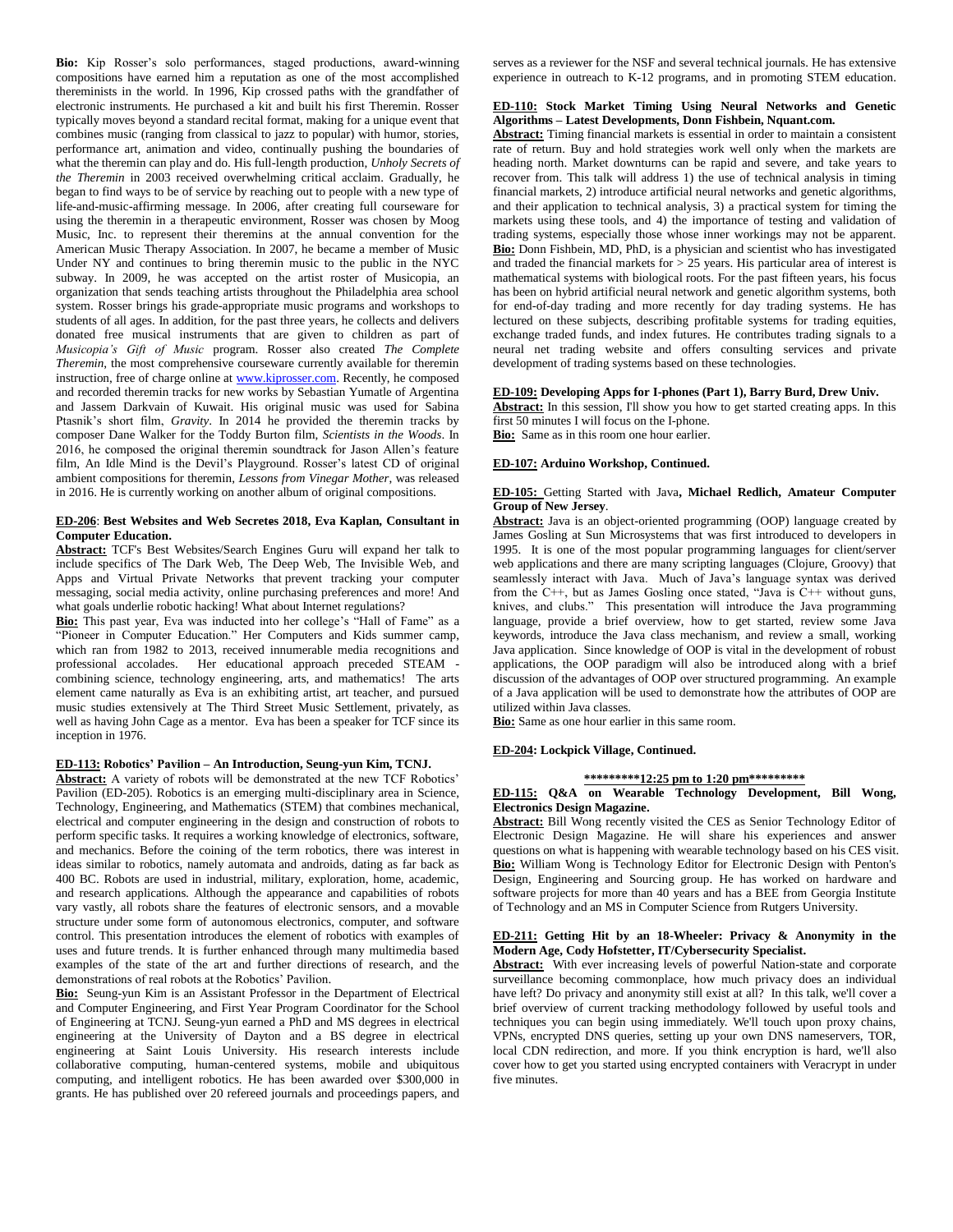**Bio:** Cody Hofstetter is the Founder and CEO of an IT/Cybersecurity firm specializing in vulnerability assessments, penetration testing, forensic investigation, and advanced data recovery/destruction. He is chairman of a nonprofit that advocates Free and Open Source Software adoption to assist businesses and non-profits in utilizing FOSS to reduce their base operating expenses so they may allocate their limited resources elsewhere. Cody's background is originally in finance and has been forming and buying companies since the age of 19. He currently divides his time between four main ventures: his IT/Cybersecurity firm, the FOSS non-profit, board Treasurer for the only known working steamboat on the East Coast dedicated to watershed/ environmental education, and his latest business acquisition, a health-oriented and local community focused restaurant.

### **ED-209: Introduction to Switch Mode Power Supplies, Manuel Blanco, ITW.**

**Abstract**: All electronic devices require a power supply. The electronics industry is consistently evolving to make these devices more miniaturized, efficient and customizable. The power engines that drive them are also becoming more integrated and embedded in virtually all applications. This presentation will explore and introduce the fundamentals of switch mode power supply design and its variant topologies through the historical developments of this technology.

**Bio:** Manuel C. Blanco is a Sr. Electrical Design Engineer at ITW where he develops and directs new strategic product designs initiatives, and market design requests that directly impacts his company's portfolio. He has a B.S. in Physics from Seton Hall University, and both a B.S. and M.S. in Electrical Engineering from New Jersey Institute of Technology. He is a senior member of the IEEE and active in its Power Electronics and Industrial Electronics societies.

# **ED-208: Internet Job\$\$\$, Donald Hsu, Dominican College.**

**Abstract:** Amazon, Expedia, Google, Linkedin, NetFlix, Priceline stocks are up. Yes, the economy is booming. Retires are working! Eighty percent of people have jobs from the Internet. Accounting needs 2.1 million by 2019 (Forensics, QuickBooks, PeachTree, MS Dynamics); application developers (C++, Java, C#) - thousands of jobs, but no applicants; cloud computing (Amazon, AWS, Dropbox, IBM, Microsoft Azure, Salesforce, VMWare); Big Data (MS Sql server, MongoDB, Oracle 11g, SAP, Data Warehouse), starting at \$85,000; networking (Cisco, Info Security, A+, Network+, CIEE, CISSP); systems (Unix, Linux, Window 10); Analytics (IBM RSA, IBM SPSS, SAS, Hadoop), Social Media Manager (FaceBook, Twitter, Pinterest, Snapchat), Business Intelligence (Project/Product Manager, Global Finance, Sales/Marketing of Tech Product/Services). Computer majors are down 50 to 70% in US universities. This means more jobs for you and me. Bring a resume and get a free critique from the speaker.

**Bio:** Donald Hsu, PhD is a professor at Dominican College and President of the Chinese American Scholars Association (CASA). He has trained/taught 70 subjects, Accounting to Unix to 12,000+. Clients/students work at Amazon, AT&T, Bank America, Ford, Goldman Sachs, IBM, JPMChase, Mercedes Benz, Microsoft, Morgan Stanley, New York Presbyterian, Oracle, Siemens, Sony, Toyota, UPS, and Verizon and other Fortune 100 firms. CASA ran 23 successful E-Leader conferences in Asia and Europe, [http://www.g-casa.com.](http://www.g-casa.com/) He traveled to 86 countries, Africa, Asia, and Europe for international business. Don's profile with 7,100+ partners/clients is on Linkedin, https://www.linkedin. com/in/dohsu.

#### **ED-207: The Space Shuttle Computer Systems, Frank O'Brien, Info Age.**

**Abstract:** Flying the Space Shuttle, from launch until landing, is totally dependent on a complex of computers that interact with every major system onboard. Most importantly, the required level of reliability demanded sophisticated redundancy schemes that had never been implemented before. In this talk, we will discuss the hardware, software, redundancy management and the user interface of the Shuttle computer systems.

**Bio:** Frank O'Brien has been involved with NASA for 25 years, most recently as a Solar System Ambassador. His book on the Apollo Guidance Computer has been well received, and he is currently working on a book giving an engineering review of the Apollo Spacecraft. As a volunteer at the Infoage Science/History Center in Wall, NJ, he has a monthly lecture series on a wide variety of space topics

#### **ED-206: Do It Yourself: Home Automation Demo, and Discussion, Neil Cherry, Tech Mahindra.**

Abstract: What if you could build your own devices? In this talk Neil Cherry will demonstrate and then discussion automation with Raspberry Pi, ESP8266, ESP32, Arduinos and Sensors. We all find ourselves wanting that particular device to do that one task. With the software and hardware technology available today you can build all sorts of interesting devices and services that can leverage the real and virtual devices. Neil will introduce to you what's available in hardware and software.

**Bio:** Neil Cherry is a Quality Assurance Engineer with Tech Mahindra, has an AAS in Electronics and a BS in Computer Science and Information Systems, and is the author of "Wiley's Linux Smart Homes For Dummies". He has been working with computers, computer electronics, and software since 1978; has been playing with X10 since 1982; and began automating his home in 1992 when a friend gave him an X10 computer interface. Neil started the Linux Home Automation web site.

#### **ED-113: Seeing in Pixels: Practical Applications for Neural Networks, Warren Seto, Brandon Siebert and Skyler Maxwell, TCNJ students.**

**Abstract**: From smartphones to self driving cars, neural networks have become a key technology for implementing new features into modern devices. Today, we will talk about the current status of neural networks with a practical point of view. The team will also present the neural network and machine learning research done within the Intelligent Media Processing Laboratory group at The College of New Jersey. Whether you are a novice or an expert, this talk will introduce the concepts of neural networks and expose you to machine learning tools that can be used to create your own interesting applications.

**Bios:** Brandon Siebert is an undergraduate Computer Engineering student currently attending TCNJ. Brandon obtained his Associates in Engineering at Brookdale Community College before continuing his education in Computer Engineering. He assists with research into Machine Learning and Neural Networks. He worked with the research and development team at Dodge Data and Analytics. Warren Seto is a senior undergraduate Computer Engineering student at TCNJ. His interests include low level systems programming and working with embedded and IOT devices. He is currently working on Machine Learning projects related to image recognition/segmentation and deployment on various platforms. After graduation, he will be joining Apple Inc. as a Human Interface Device Engineer working on the User Experiences Team. Skyler Maxwell is a junior Computer Engineering student at TCNJ. His research interests include image and video processing, and deep convolutional neural networks. He is a student researcher working on convolutional neural networks, machine learning and computer vision. He held a summer internship at the US Air Force Research Laboratory, Rome, NY in 2017. All three presenters work at the TCNJ Intelligent Media Processing Laboratory.

# **ED-110: The future of Microsoft Windows 10, David Soll, Omicron, LLC.**

Abstract: Microsoft's latest operating system, Window 10, provides a vast departure from all previous versions of Windows. Microsoft has chosen to redesign the user interface from the ground up in order to support a wider array of devices such as PC's, Tablets, and Smart Phones. This drastic change means a change in how the operating system is used and how it integrates into other applications now that the "Cloud" is so prevalent. David Soll will demonstrate and talk about Windows 10, its plusses and minuses. He will discuss what "Cloud" integration means to you and the variety of editions of Windows 10. This talk is designed to help attendees better understand Windows 10. **Bio:** See first talk in this room.

## **ED-109: Developing Apps for Android (Part 2), Barry Burd, Drew Univ.**

Abstract: In this session, I'll show you how to get started creating apps. In this second 50 minutes, I will focus on the Android.

**Bio:** Same as in this room two hours earlier.

# **ED-107**: **Arduino Workshop, Continued**

# **ED-105: Java Advanced Features, Michael Redlich, ACGNJ**.

**Abstract:** Java is an object-oriented programming (OOP) language created by James Gosling at Sun Microsystems that was first introduced to developers in 1995. It is one of the most popular programming languages for client/server web applications and there are many scripting languages (Clojure, Groovy) that seamlessly interact with Java. Much of Java's language syntax was derived from the C++, but as James Gosling once stated, "Java is C++ without guns, knives, and clubs." This in-depth seminar will cover some of the advanced features of Java. Four main topics will be presented: Java Beans, exception handling, generics, and Java Database Connectivity (JDBC). Each of these topics will be individually discussed and sample code will be reviewed to demonstrate how each feature is implemented. **Bio:** See first talk in this room.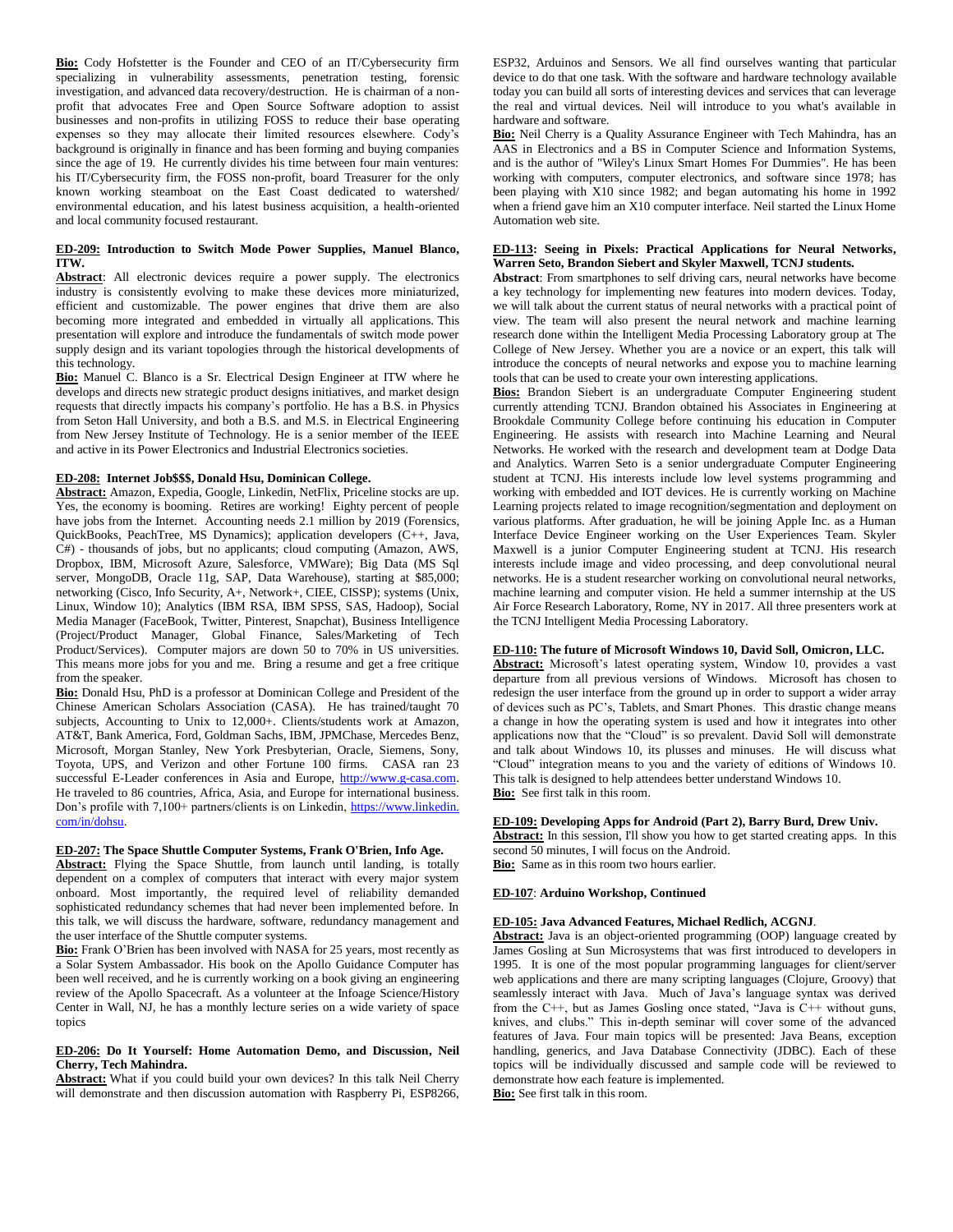#### **ED-204**: **Lockpick Village, Continued**

#### **\*\*\*\*\*\*\*\*\*1:30 pm to 2:25 pm\*\*\*\*\*\*\*\*\***

**ED-115: How Safe Are Wireless Wearable Devices?, Allen Katz, TCNJ.**

**Abstract:** With the exponential growth in wireless technology, questions on the risk to humans from exposed to electromagnetic (E&M) energy at radio frequencies (RF) and microwaves have grown. This has been the case for wearable wireless devices, where articles citing health risks have heightened concerns. This presentation will discuss the risks associated with non-ionizing E&M radiation and how to insure your safety. The RF level of common wireless sensors and devices employing Bluetooth, WiFi and cellular technology were measured during normal operating conditions. The emissions of the highest power common source, microwave ovens, were also investigated. These results will be discussed in this talk. (This research was done with Joe Jesson and Tom Brennan from TCNJ and supported by NJDOT and UTRC).

**Bio:** Allen Katz is a professor of E/CE at TCNJ and co-founder of TCF. He has more than 25 years of experience in the RF and microwave industry. He received a DSc and BS degrees in EE from NJIT and an MSEE from Rutgers University. He is founder and President of Linearizer Technology, Inc, Linear Photonics, LLC and Linear Space Technology, LLC. Al is a Fellow of the IEEE and a past Microwave Society Distinguished Lecturer. He holds 17 patents, has written more than 100 technical papers and has received numerous awards for his technical contributions. He is also a radio amateur, K2UYH.

#### **ED-211: How to Effectively Present Your Technical Expertise, Thomas Lombardi, Presentations Plus.**

**Abstract:** A great technical idea - a revolutionary break through - will go nowhere if it can't be effectively explained and communicated. Across a lunch table, in a conference room or in front of an audience of potential clients, the ability to effectively communicate one's expertise can make the difference between success or failure. This session covers proven techniques for improving presentation/communication skills and how to apply them in all types of interactions - with colleagues, clients and in business situations. It will provide tips on presenting in front of any size group. Topics include: 1) Who is the Audience - Why it's important to know, 2) How to get to the point right away – organizing thoughts and developing a "Main Message", 3) Dealing with anxiety - how to make it work for you, 4) Effective delivery techniques no matter what the setting or size of group, 5) Speaking to technical, non-technical or "mixed" audiences, and • Audience involvement.

**Bio:** Tom Lombardi, Principal of Presentations Plus is a presentations skills trainer and public speaking coach. He presents in-house programs for groups and one-on-one coaching. Tom is also a frequent speaker on presentation skills at professional society meetings and colleges. He has authored several articles including *"Public Speaking: A Great Business Development Tool"*, Consultants News and "*Talk Beyond the Speech Also Matters",* National Law Journal. Prior to forming Presentations Plus in 1990 he was a Principal of Executive Enterprises Inc., a national management education organization. He is a graduate of the Bernard M. Baruch School of Business of the City University of New York, he holds both BBA and MBA degrees in Marketing.

#### **ED-209**: **Bitcoin, Blockchain, Cryptocurrency Better than Gold?, Don Hsu, Dominican College.**

**Abstract:** Steve Wozniak Apple Co-Founder believes Bitcoin is better than gold. There are only 21 million Bitcoin being mined, so it is not surprising Bitcoin was \$6000 lately. This talk will discuss Cryptocurrency, Bitcoin, Ethereum, Blockchain technology, digital transaction, mining in China, software wallet, security issues, payment providers, major US or European banks adopting Bitcoin, investment options, venture capital firms, risk, benefits, volatility, academia research and industry trends. Speaker will provide specific examples of investing in bitcoin and other cryptocurrency. **Bio:** See room ED-208, one session earlier.

#### **ED-208**: **Computer Music from Sounds to Symphonies, Don Slepian, composer/artist.**

Abstract: Computer music has come a long ways from its humble beginnings at Bell Labs in Murray Hill. Don Slepian will demonstrate the real time capabilities of a small network of musical computers in an interactive workshop format. For those interesting in programming he will be happy to show MIDI (Musical Instrument Digital Interface) programming using a scripting GUI, Plogue Bidule. The program will be guided by your questions and requests. Expect some good music.

**Bio:** Composer, digital keyboardist and instrument designer Don Slepian sold his first computer music records here at the 1982 Trenton Computer Fair. He was Artist In Residence at Bell Laboratories in Murray Hill, NJ. He has been a featured electronic performer at Lincoln Center in NY, the Pompidou Centre in Paris, the full maximum security unit of the Women's Prison of NJ and the Mae La Refugee Camp at the Burma border in west Thailand. With an unusual 50 year career in music technology he has outlived most of his peers.

#### **ED-207: Workshop on How to Create Virtual Reality Apps, Orlando and Maria Rivera.**

Abstract: Join us for an exciting workshop on how to set up and execute a Virtual Reality VR (App). You will learn how to select cameras, select software, select headsets and gear; as well as how to target the various devices from mobile to desktops, and creating your app. Details include: a) AR, VR, ML (mobile based AI); and Wearable technologies (Fitbit, iWatch, AR/VR, etc; b) Deeper drive into VR project and gear - we will be using (headsets like Oculus Rift & Google), VR cameras, etc.); c) Shooting 360 footage (both Photo & Video) to use in project; d) Basic stitching  $\&$  editing of your footage; e) Creating the interactive elements for the VR/360 project; and f) Delivering the VR project/App to Web, iOS, and Android devices.

**Bio:** Orlando Rivera (DigitalSummit.TV) has developed VOD and Live Streaming solutions for QVC, AT&T, InterCall Inc (largest conference and collaborations service provider in the world), BMG, Mobile development for JPMorgan Chase and IBM Watson Center. He is developing VR & AR solutions for the education and Corp market. Orlando has also been a Visual Effects Supervisor for indie feature films, shorts, 3D animations [\(www.FranknSon.com\)](http://www.franknson.com/) and games for the iPad, iPhone & Corp business IOS apps. Maria Rivera has over 12+ years experience in training and development and digital video. She has developed blended training solutions for various industries including pharmaceutical, real estate, and government agencies. She is also a member of the National Speakers Association. She has led strategic initiatives at The Steven L. Newman Real Estate Institute at Baruch College as the Associate Director and also at the CUNY School of Professional Studies/ACS Project as a Deputy Director. She is currently the Associate Director, of the Management and Technology and Project Management Graduate Programs at New York University School of Professional Studies.

#### **ED-206: Home Chip Fab: Semiconductor and IC Fabrication in the Garage, Sam Zeloof, Hunterdon Central High School.**

Abstract: Silicon wafers, high vacuum process equipment, and electron microscopes are usually found in million-dollar clean rooms and research facilities but are far from a common sight in a home garage/workshop. This talk will cover the topics of semiconductor physics, IC fabrication, photolithography, high vacuum chamber design, thin film deposition, electron microscope repair, and many others to give an overview of DIY integrated circuit fabrication techniques.

**Bio:** Sam Zeloof is a senior in high school at Hunterdon Central in Flemington, NJ. In his free time, he enjoys working on electronics and semiconductor fabrication related projects and is currently on a quest to completely take over his parent's garage. He frequently publishes his experiments and projects on his blog [<http://sam.zeloof.xyz/>](http://sam.zeloof.xyz/) and on YouTube channel <https://www.youtube. com/user/szeloof>.

#### **ED-113: First Steps to Connecting and Controlling Using the Internet of Things (IoT), Evan Williams, Web consultant.**

**Abstract**: Probably most computer enthusiasts have heard about or programmed and used an Arduino microcontroller unit (MCU) or a Raspberry Pi Small Board Computer (SBC). But the Internet of Things (IoT) in which actual devices can reorder their world, like a refrigerator that can automatically restock itself or a weather station that merely reports back on its status is still new. This presentation will show how to enable embedded devices to send and receive information and instructions and make decisions themselves. The speaker, Evan Williams has on-the-job experience with LInux and Unix and has built a portable hotspot called "LocalPOD."

**Bio:** Evan Jan Williams began his career in 10th Grade at Princeton University's Microprocessor Lab run by the Department of Mechanical and Aerospace Engineering. This laboratory taught students how to interface 8-bit computers to real-world devices. After graduating with a degree in Literature from Thomas Edison State College, he worked for 25 years in Computer Software and Servers. After spending 10 years developing websites his career came full circle at AT&T Middletown where he worked on three large web dashboard projects. He also holds a degree from Rutgers University, New Brunswick in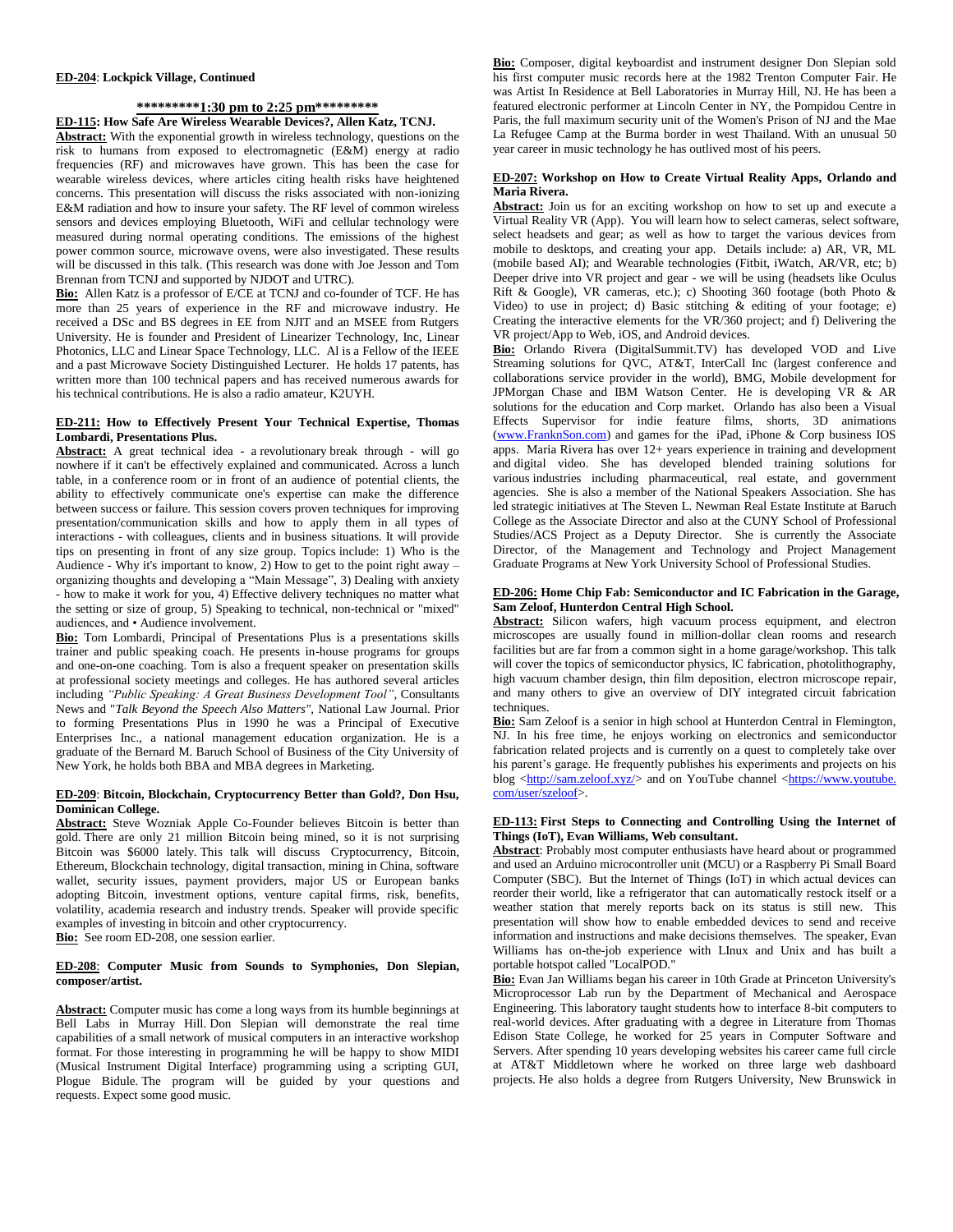Computer Science. He likes to bicycle and garden and in addition to enjoying writing and photography, and is a HAM Radio operator.

#### **ED-110: Augmented Reality: What It Is and Its Amazing Applications, William Silverman, Brookdale Computer Users Group.**

**Abstract:** Be sure to bring your smart phone to share in the fun of experiencing some of the examples that will be discussed.

**Bio:** William Silverman is a retired NYC high school science teacher with 34 years of experience. He has two licenses, chemistry and physics. After retiring, he went back to school to earn an associate degree in computer graphics. He is presently the head of the computer graphics workshop for the Brookdale Computer Users Group, which is the largest computer club in NJ. He is also a trustee of the club. William went on to earn the title of Master Gardener. He is an avid horticulturist and orchid grower. Most recently, he received three days of intensive training with Al Gore and his Climate Reality Project.

## **ED-109**: **Building a public WiFi system with pfSense, Doug Ferguson, DellEMC.**

**Abstract:** This talk will detail the presenter's personal experiences during building a highly successful public/private WiFi system, which includes OpenVPN for remote access for his church.

**Bio:** Doug Ferguson is a Senior Advisor and support engineer for converged infrastructure products at DellEMC. He is a graduate of Rutgers University College of Engineering. He is also a computer hobbyist who loves learning about new technologies. Having taught himself to program in high school, he continues to explore numerous areas of computers including video editing, web design, visualization, and robotics. He is the "Network Czar" of his local church. Doug is a radio amateur (KB2JMG), and has been a presenter at TCF since 2002!

#### **ED-107: Arduino Workshop, Continued.**

#### **ED-105: C++ Advanced Features, Michael Redlich, Amateur Computer Group of New Jersey**.

**Abstract:** C++ is an object-oriented programming (OOP) language created by Bjarne Stroustrup at AT&T Labs that was first introduced to developers in 1985. It is one of the most popular programming languages and is usually the language of choice for applications such as systems software, device drivers, embedded software, and high-performance client/server applications. This in-depth seminar will cover some of the advanced features of  $C_{++}$ . Four topics will be presented: overloaded operators, templates, exception handling, and namespaces. Each of these topics will be individually discussed and sample code will be reviewed to demonstrate how each feature is implemented. There will also be an introduction to the Standard Template Library.

# **Bio:** See first talk in this room.

#### **ED-204: Lockpick Village, Continued.**

#### **\*\*\*\*\*\*\*\*\*2:35 pm to 3:30 pm\*\*\*\*\*\*\*\*\***

## **ED-115: Designing and Prototyping Low-Cost Medical and Environmental Sensors, Joe Jesson, RFSigint and TCNJ.**

Abstract: A multitude of low-cost medical sensors and sensor integration development systems, or SDK's, have been introduced to the embedded engineer. Joe Jesson will demo how engineers can develop a Pulse Oximeter and Heart-Rate Sensor for a wearable health application - a key patient measurement. He will start the sensor IC specifications and go through the entire agile engineering process including rapid prototyping, software development and validation cycle, and highlight risk mitigation and safety design techniques. Constraints discussed include cost, size, security, and power requirements. He will also discuss a remote (wireless) mobile radiation and air particulate sensor platform. We will discuss various external portals for display and analytic platforms and show multiple formats for graphing and monitoring the captured sensor data. Joe will include engineering constraints such as safety, cost, size, security, power requirements, and the associated battery selection risks.

**Bio:** Joseph Jesson has more than 25 years working with embedded wireless systems, Telemetry, Telematics, M2M, and the Internet of things (IoT). Joe is currently CEO of RFSigint, a wireless and IoT patent subject matter expert, and has held the Chief Technology Officer (CTO) position at General Electric, where he was awarded the GE Edison Award in 2007, Able Devices, and Assurenet Inc. He has also had IT Architecture positions at Amoco and BP, and staff engineering positions at Motorola and The University of Chicago. Joe has a MS degree from DePaul University and is currently working on his PhD at

NJCU. He is also the Chair of the PCJS IEEE Life Group.

#### **ED-209: Introduction to Python. Chuck Knight, ExxonMobil.**

**Abstract:** Python is a very powerful programming language used in a variety of engineering and scientific settings. Its popularity has spread in recent years mainly due to its ease of use and the large collection of support libraries. In this talk Chuck Knight will give a gentle introduction to the language using a handson, demonstrative approach. By the end of this talk attendees should know how to get started with writing simple scripts in Python, and have a general understanding of the Python ecosystem.

**Bio:** Chuck Knight has been working in the IT industry for 37 years; the last 20 years with ExxonMobil. He has spent his career working on various scientific and high performance computing platforms for applications including NASA's space shuttle thermal analysis, reservoir simulations and seismic imaging, as well as many other proprietary and commercialized efforts. Chuck is currently the Software Engineering Advisor for ExxonMobil's Scientific Computing team at ExxonMobil's Corporate Research Center. Chuck obtained his BS in Computer Science from Michigan State University. Chuck also has an MS in Computer Science as well as his MBA from the University of Houston.

# **ED-208: The Hacking Methodology, Randall Cole, Vertical Screen.**

**Abstract:** The purpose of this lecture is to give people a hacker defense attitude by understanding the mythology used to compromise systems. This lecture would include a live demonstration interwoven into the lecture. The demo would be in a non-network connected virtual environment.

**Bio:** Randall Cole is Vice President of Information Technology for Vertical Screen, a background check company. He has been in IT for more than 20 years, specializes in enterprise networking and security, and has managed all aspects of an IT department. He is a Microsoft CSE, CPMP, ITIL Certified, CISSP and CEH. Randall has an MS in Information Science from Pennsylvania State University and a Bachelor's degree from Temple University. He is an adjunct instructor for Gwynedd Mercy University, teaching Computer networking and security. He has also competed for the last ten years in various competitive hacking contests at DEF CON, as well as a volunteer for the convention.

#### **ED-207: Workshop on How to Create Virtual Reality Apps Continued.**

#### **ED-206: Home Chip Fab: Semiconductor and IC Fabrication in the Garage, Continued.**

#### **ED-113: Home Automation, Paul Bergsman, Author and consultant**.

**Abstract:** Learn how to control lights, thermostats, home heating systems, and switches; all from your Smart Phone. Have cameras monitor your home and on *motion* alert you of an intruder, send photos to your hard drive, your Gmail account and your Smart Phone. In addition, you can monitor for water leaks in your kitchen, bath room, and water heater. Free apps will be presented that will help make the job easier, and guide you through the steps needed to become the true commander of your home.

**Bio:** Paul Bergsman is the author of "Controlling the World with Your PC", which was in print for over 12 Years. He has a BA in Education and a MA in Computer Science, and holds a U.S. Patent for an "Electro Mechanical Alarm Lock". He is now retired, after teaching in the Philadelphia Public Schools for over 27 years.

#### **ED-110: Introducing Microsoft Hololens - what it is, what it can do, William Silverman, Brookdale Computer Users Group.**

**Abstract:** Although the Hololens was released to developers on April 1, 2016, it isn't yet available to the public, but that won't prevent us from getting a remarkable introduction of what lies ahead with this exciting new technology. **Bio:** See previous talk in this room.

#### **ED-109**: **Developing an Alexa Skills Kit for Amazon Echo, Barry Burd, Drew University.**

**Abstract:** Alexa is Amazon's entry in the intelligent voice-enabled assistant market. An Alexa-enabled device sits quietly in your living room waiting for you to make a request. You talk to Alexa the way Captain Picard talks to his ship's computer. You say "Alexa, tell me a joke," "Alexa, turn on my TV," or "Alexa, what's tomorrow's weather?" In this presentation, Barry will demonstrate the Alexa's capabilities and show you how to develop new skills for the Alexa family of devices.

**Bio:** See talk at 10:15 am in this room.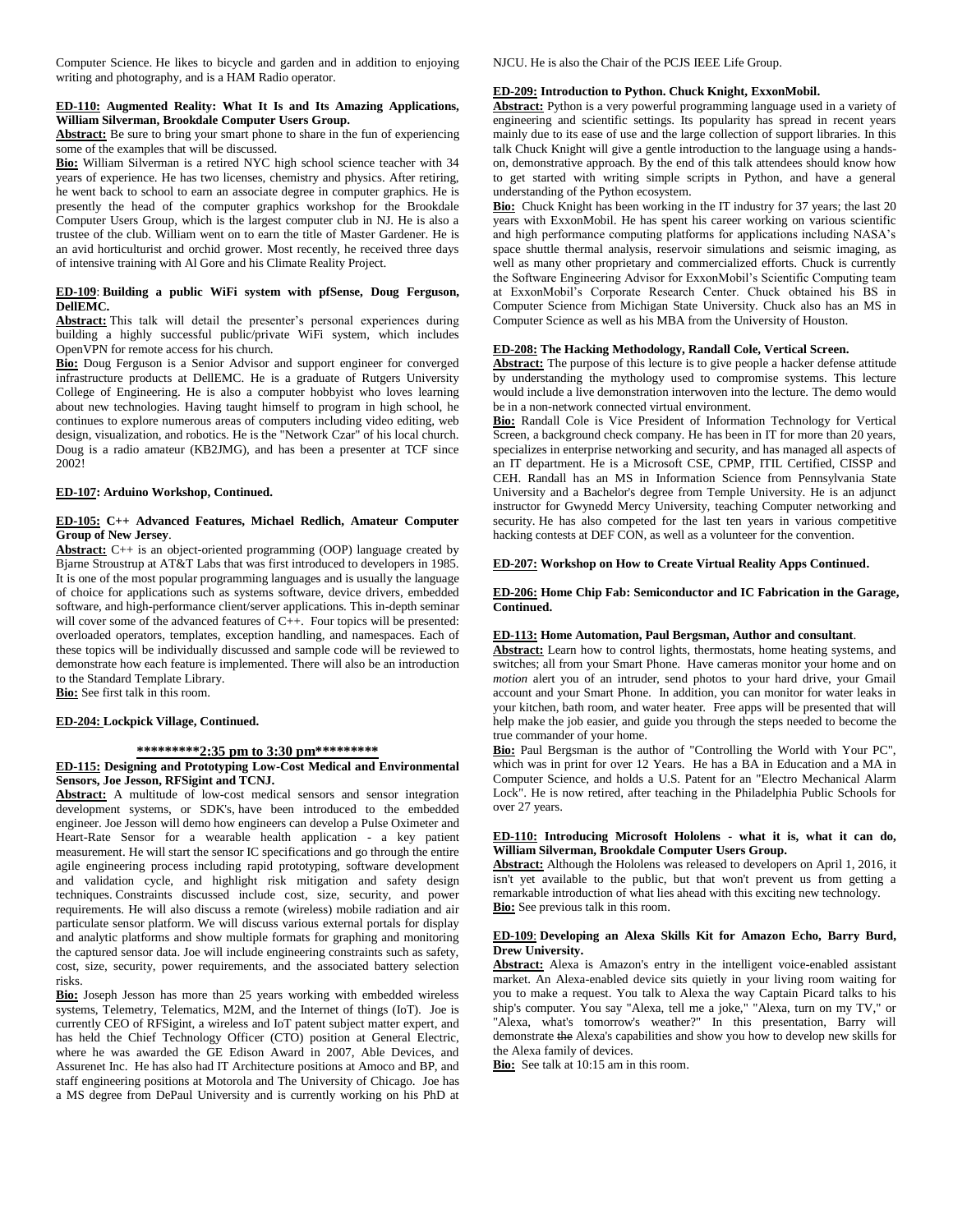#### **ED-107: Radio Frequency Beyond Radio, Jonathan Allen, RF Electronics Consulting.**

Abstract: One generally associates radio frequency (RF), with communication via electromagnetic waves. RF, however, has many other uses. Over the past century, radio frequency has not only connected the modern world, but has also helped build it. It creates products and processes that would otherwise be difficult or even impossible. Applications span the range from plasma processes to the manufacture of ICs and other electronics, as well as to optics, to structural materials, medical procedures, and the food we eat. This talk will cover some of the most important non-radiating uses of RF.

**Bio**: Jonathan Allen received his Ph.D. in physics from Washington University in St. Louis, and is an applied physicist by training. For at least 30 years he has worked mainly in electronics R&D with an emphasis on instrumentation and RF power applications. Designing and building custom instruments and RF equipment for both labs and production facilities has required craftsmanship as well as science. Jonathan's patents and publications are mainly in solar photovoltaics and atmospheric analysis instruments. He is a Senior Life Member of both the IEEE and the American Physical Society.

#### **ED-105: C++ Advanced Features, Michael Redlich, ACGNJ**.

Abstract: C<sub>++</sub> is an object-oriented programming (OOP) language created by Bjarne Stroustrup at AT&T Labs that was first introduced to developers in 1985. It is one of the most popular programming languages and is usually the language of choice for applications such as systems software, device drivers, embedded software, and high-performance client/server applications. This in-depth seminar will cover some of the advanced features of C++. Four topics will be presented: overloaded operators, templates, exception handling, and namespaces. Each of these topics will be individually discussed and sample code will be reviewed to demonstrate how each feature is implemented. There will also be an introduction to the Standard Template Library.

**Bio: :** See first talk in this room.

# **\*\*\*\*\*3:40 pm to 4:35 pm\*\*\*\*\***

#### **ED-115: KEYNOTE: Healthcare Innovation Incremental and Exponential, Nick van Terheyden, former Chief Medical Officer for Dell.**

**Abstract:** In this presentation Nick will explore the potential for technology and innovation - everything from wearables, genomics and robotics that are washing over our world at an exponential rate and influencing every aspect of our activities and what it will mean to our lives and in particular to the delivery of healthcare. How can this technology revolution change the cost profile and democratize access to healthcare? Join Nick as he takes you on an exciting journey into the future of healthcare and the exciting developments that will increase accessibility to healthcare and will revolutionize the way care is delivered.

**Bio:** Nick van Terheyden is a leader in Digital Healthcare and Innovation and former Chief Medical Officer for Dell. He provides strategic insights and guidance to support healthcare organizations, medical professionals and patients through information-enabled healthcare. He brings an incremental approach to developing successful strategies and applies his expertise to achieve a technology environment that is interconnected, efficient and patient-focused. He is a highly sought out speaker on the practical and futuristic use of healthcare technology and how it can improve patient engagement and wellness.

#### **\*\*\*\*\*9:30 am to 3:00 pm Poster Presentations \*\*\*\*\* ED Second Floor Lobby: Visual & Aural Telepresence Via NAO Robot; Theresa Pham, Chelsea Cantone and Daniel Ponsini, TCNJ students.**

**Abstract:** A growing need for advanced telepresence systems has developed in recent years as the internet has increasingly globalized communication. This project will utilize a NAO robot to create a telepresence application, allowing a person to feel immersed in a location in which they are not physically present. A virtual reality headset consisting of a Google cardboard (with a smartphone strapped in), headphones, and microphone will be used in order to wirelessly transmit data between the NAO and its user, who will operate the robot. A mobile website/app will be used as the interface between the two. The goal is to develop a system which will permit its user to see and hear into a different location using a NAO robot, allow for speech that prompts the robot to speak, and control of the robot's head motions using data sent from the microphone in the headset. A motion controller developed in a previous year's project will be incorporated to give the user control of the robot's full range of motion.

**Bio:** Chelsea Cantone is a senior computer engineering student at TCNJ. After graduation, she will begin working as an engineer at Lockheed Martin RMS in Moorestown, NJ, and plans to pursue an MSEE part time. Theresa Pham is senior computer engineering student at TCNJ. Starting in June, she will be an

Application Developer as part of the Technical Development Program at AT&T in Middletown, NJ. She finds algorithm design interesting and would like to learn more about front-end development in the future. Daniel Ponsini is a senior EE student at TCNJ. This summer he will continue working full-time as an Electrical Engineer for LGS Innovations where he interned. He is also interested in picking up more programming skills as he continues to work with embedded systems at his workplace.

#### **ED Second Floor Lobby: TCNJ Parking Lot Availability System using a Campus-Wide Wireless Network, Matthew Cook, Nikita Eisenhauer, Stephanie Fournier and Warren Seto, TCNJ students.**

Abstract: As TCNJ increases its student and faculty size, there is an ever increasing need to provide coordination to accommodate its growth. One area where coordination can be improved is related to campus parking. Many commuters attempt to find available parking spaces by driving around to different parking lots and guessing where parking spaces may be available. The Parking Lot Availability and Traffic Prediction System will provide drivers with information about the availability of free parking spaces, which will not only alleviate traffic congestion but also increase coordination for commuters. This system is made up of three components: detection nodes to detect traffic conditions, a base station that will host a wireless network to collect traffic data, and a user interface to see current traffic data at a glance. Each detection unit contains: sensors, a wireless radio, and a custom solar charging circuit for renewable outdoor operation. The base station contains a microcomputer and a wireless radio to communicate with each detection unit. The final product is planned to be deployed on campus to allow commuters to view the status of open spaces and make TCNJ a better and more coordinated campus.

**Bio:** Matthew Cook is a senior Computer Engineering student at TCNJ from Bridgewater, NJ. His interests include programming, embedded systems, and robotics. His interests outside of school include traveling, going to NJ Devils games, and posting pictures of his dog, Roxy, on social media. His plan for the future is to get a full time job after graduation. Nikita Eisenhauer is a senior Electrical Engineering student at TCNJ from Ewing, NJ. His career interests are in antenna and RF design as well as wireless communications. Outside of school he enjoys doing personal research in various fields including genetic engineering, microwave engineering and phased array technology. He also loves drawing and riding his motorcycle. His future plans are to be employed as an RF engineer or related position. Stephanie Fournier is a TCNJ senior in the Electrical Engineering program. She plans to pursue an MS in Electrical Engineering once employed after graduation. Her interests include wiring/circuitry and working with CAD for PCB design. She is currently working on building an Arduino Uno using Eagle CAD software. Warren Seto is a senior Computer Engineering student at TCNJ. His interest include low level systems programming and working with embedded and IOT devices. He is currently working on Machine Learning projects related to image recognition/segmentation and deployment on various platforms. After graduation, he will be joining Apple Inc. as a Human Interface Device Engineer working on the User Experiences Team.

#### **ED Second Floor Lobby: Triggered Guitar Effects Platform, Bryan Guner, Haley Scott and Ralph Quinto, TCNJ students.**

**Abstract:** In live performance, guitar effect pedals are a versatile yet limiting asset. They require presence of mind on the part of the performer and restrict the performer to the area of the stage in which the pedal board is located. These constraints limit the performance quality and stage presence by splitting the performer's focus. This project proposes an automatic solution to the restrictions that guitar effect pedals present. The performer will record the first performance into the proposed software, which will analyze and store the sequential frequencies in relation to the effect trigger points. The performer will then utilize the software during a subsequent live performance. The effect is triggered when the preceding frequencies of the live performance are recognized against the first performance. This concept will be achieved through the use of Pure Data, a GUI for audio manipulation applications. Currently, our team is tackling two approaches to track performances. The first approach implements a dynamic time warping algorithm, which is a more robust approach to mitigating live performance error. The alternate approach encompasses a counting scheme that tracks the instances of the change in a specific note immediately preceding the trigger event. Our team has created a system to read in a guitar signal, isolate subsections of a performance, and implement the aforementioned alternate approach. When this system counts the predetermined number of instances of a specific note within a given tolerance, the effect will activate.

**Bio:** Ralph Quinto is a senior studying Computer Engineering at TCNJ. He is the group's software engineer. Haley Scott is a senior Electrical Engineering at TCNJ and the architectural manager for the project. Bryan Guner is a senior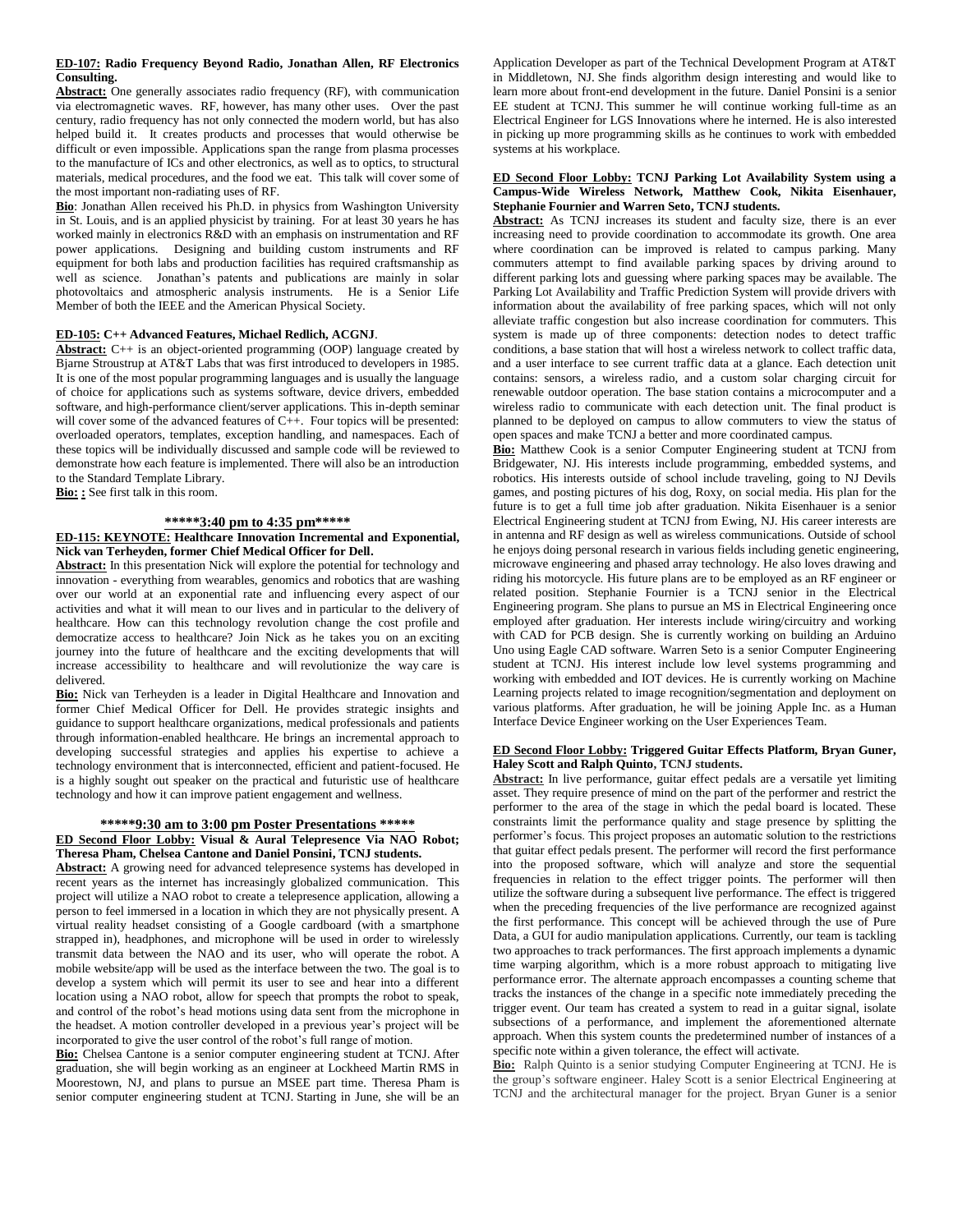studying Electrical Engineering at TCNJ. He is team leader as well as being the developer of digital signal processing a protocols.

#### **ED Second Floor Lobby: Smart Pet Door, Jason Ivins, Bryan Jimenez and Alex Kalemba, TCNJ Students.**

**Abstract:** Everyone loves their pets, and people are willing to spend exorbitant amounts of money on their pet. The team has set forth to design a unique and cutting edge system for pet access control, which far exceeds the currently available measures. The team aims to create a reliable and secure way of allowing pets to enter and exit their home freely; while at the same time allowing the owner to: set curfews, view statistics, and manage other tasks via an Android mobile application. The system design involves the use of the latest in Bluetooth beacon technology, and a cutting edge microprocessor with built in receivers for Bluetooth and WiFi compatibility. The team has so far successfully connected the RedBear Duo microprocessor to a WiFi source and programmed the microprocessor, through the Particle Web IDE (Particle Build), to detect a local Bluetooth beacon with a specific ID. The team has also thus far established the framework and architecture of the mobile application's use of the DynamoDB database they will be using, hosted through Amazon Web Services. In the upcoming weeks, the team plans to implement and test the system using a standard pet door with the designed features. Once the core features have been implemented, the team will use the remaining time and budget to improve on system performance and to achieve as close to 100 percent system reliability as possible.

#### **ED Second Floor Lobby: App-based visual aid utilizing laser diffraction and Hough transform, Jacob Levine, TCNJ students.**

**Abstract:** Existing assistive devices for aiding sight impaired individuals leave a lot to be desired. The traditional white cane has significant drawbacks in range, as well as the height of objects, which can be detected. My project aims to create a new solution based on utilization of laser diffraction and image processing, as well as a common smartphone, in order to enable obstacle detection. This will allow users to navigate more efficiently, quickly, and detect obstacles at a farther and wider range than traditional methods and with less active user involvement than before.

#### **ED Second Floor Lobby:** Sampled Sound Polyphonic Synthesizer, Amauri Lopez and Darrien Pinkman**, TCNJ Students.**

Abstract: In music production, being able to produce sounds originating from a wide variety of instruments as a strategy to attract the listener and to create pieces that would otherwise be played and recorded through live performance is very important. It allows the producer to write, or at least model, sections of music without needing the real instrument at hand or even the possible expertise required to play that particular instrument. By using pre-recorded digital samples to represent the sounds that would otherwise be produced through a live performance, and manipulating these samples to produce sounds of varying pitch, duration, and effect, the producer can essentially compose music exhibiting many different instruments and styles of play without ever having to play the instruments themselves. This project aims to recreate such a music synthesizer that uses sampled sounds as WAV files downloaded from the internet and wave manipulation algorithms to remodel these sounds to desired outputs, using a raspberry pi as the base computational platform and keys built onto a breadboard to model a launchpad for synthesis.

#### **ED Second Floor Lobby: Hearing Aid Device for Pets, Daniel Poracky, TCNJ students.**

**Abstract:** This project involves the design of special hearing aids for deaf pets. The main objective is to provide a means for owners to vocally communicate with their pets. The aid will work with pets that suffer from full and/or partial hearing loss. It will consist of a collar sized for the animal containing vibrating motors that will alert the pet to sounds in its nearby environment. The sounds will be picked up through the use of one or more microphones, amplified, filtered/processed and converted into mechanical vibrations to alert and produce tactile feedback for the pet. The air will include a rechargeable battery that will last for at least 6 hours.

# **ED Second Floor Lobby: Orchestra: A Distributed Video Presentation System, Brandon Siebert, TCNJ students.**

**Abstract:** Orchestra is a system of applications for the purpose of synchronizing video playback between mobile devices. Using the Orchestra mobile application, your device can become part of a video ensemble connected to a Raspberry Pi base station, which acts as the conductor. All members of the ensemble determine their playback location and playback speed based on the conductor, which communicates to the devices via multicast connectionless Bluetooth advertisement packets. Devices attempt to synchronize playback by using a deterministic algorithm to calculate and correct for a cumulative delay. If the device is out of sync, then it will attempt to seek its playback position provided by the next available synchronization packet. If the device does not receive packets for a period of time, it will continue video playback until it receives a new synchronization packet. The project is designed to facilitate an easy and accessible way for multiple devices to correct for playback drift using an affordable controller for the purposes of applications such as video walls or interactive audience experiences.

# **Sarnoff Collection Tours 1:00 am to 3:00 pm (open to 4 pm) RWH 2nd Floor**

The Sarnoff Collection was originally established by RCA in 1967 as the David Sarnoff Library. Over the decades, the collection grew to include a museum, archives, and library. The museum collection, which comprises more than 6,000 artifacts related to the major developments in communication during the 20th century, was donated to The College of New Jersey in 2010. At the same time the library and archival holdings, which include Sarnoff's papers and memorabilia; 25,000 photographs; and thousands of notebooks, reports, and publications related to the histories of RCA and the RCA Laboratories, were transferred to the Hagley Museum and Library in Wilmington, Delaware.